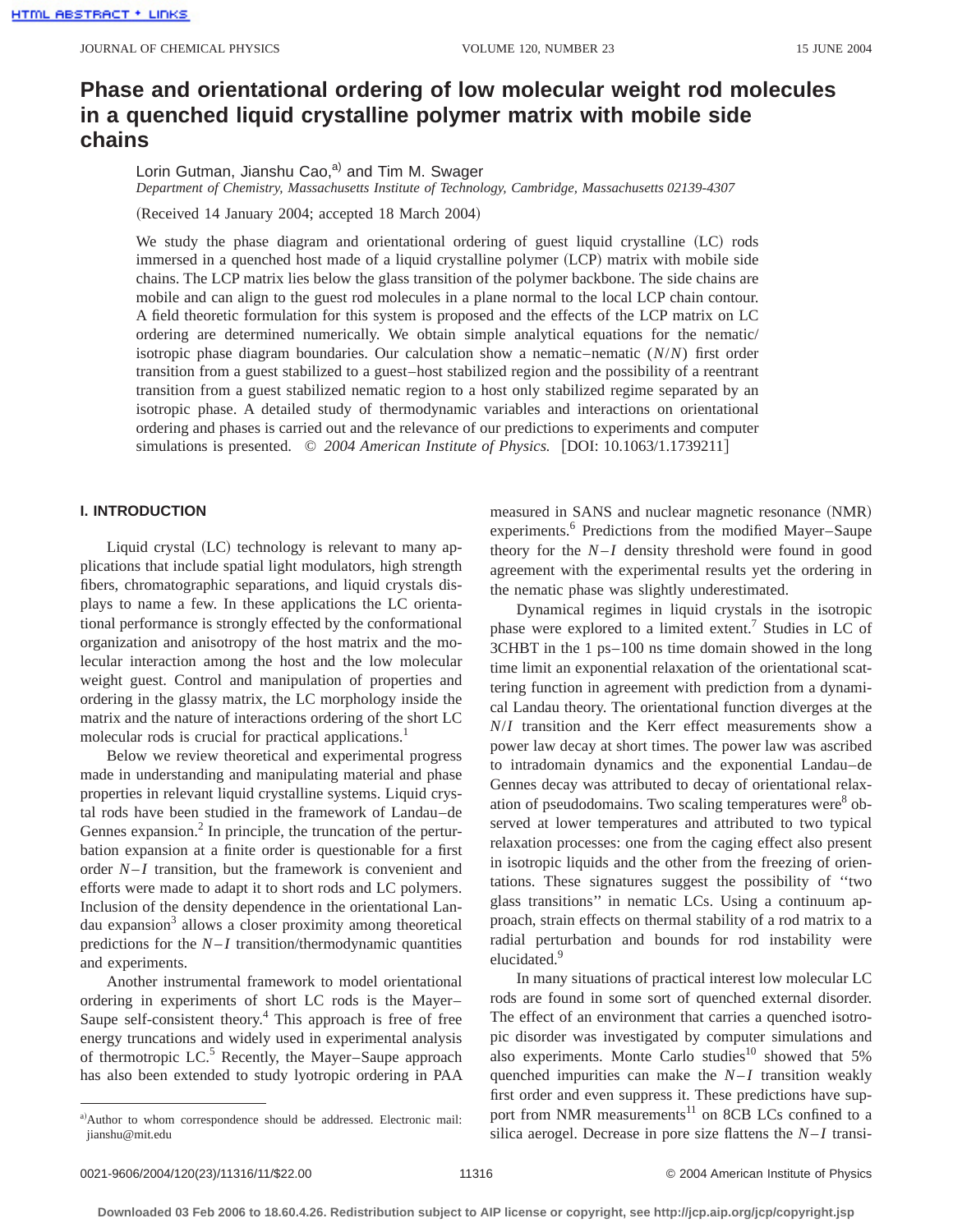tion and modifies the transition order below a critical aerogel density.

The matrix surrounding the rod molecules is often constructed from polymers instead of aerogels, when optimal optical properties in LC display applications and light control devices as optical shutters are of interest. In this regard simple theories of a mixture of flexible polymers and short rods have been proposed. The theory combines the Flory– Huggins approach for the translational entropy and isotropic segment interactions of the polymer with the Mayer–Saupe method $^{12}$  to describe interaction and orientational anisotropy. The theory predictions, i.e., liquid–liquid, isotropic– nematic, and isotropic–smectic transitions have some support from differential scanning calorimetry and optical microscopy experiments on 8CB and linear polystyrene.<sup>13</sup>

Polymer matrix dispersed with LC droplets (PDLCs) were studied in dynamic light experiments.<sup>14</sup> In these systems the effects of the matrix cavities on the LC droplets are of interest. In the absence of an external field the orientational diffusivity observed was below the bulk ordering and the magnitude of the average scattering vector was of the order of the droplet diameter. In the presence of an electric field an increase in inverse relaxation time with increasing temperature near the  $N-I$  transition was observed. A more comprehensive analysis of external field effects in PDLC were studied by Monte Carlo simulations for different droplet boundary conditions.15 Predictions for NMR spectra that correspond to different simulation scenarios were also computed. In  $C^{13}$  NMR, and polarized optical microscopy experiments the polymer matrix was partially ordered due to interdigitation of the 5CB ordered LC molecules in the droplets.<sup>16</sup>

One way to manipulate optical properties in guest–host systems is using dipolar guest chromophores. The dipole displacement from the chromophore center of mass can be quenched by immersion of the chromophore in a liquid polymer matrix subject to a strong poling field (viz. see Ref. 17 for details). This process of setting the macroscopic asymmetry is instrumental for construction of materials with macroscopic nonlinear optical properties that manifest in the presence of much weaker fields. Simple models for this system have been proposed<sup>18</sup> and predictions were found in reasonable agreement with experiments. $19-21$ 

Another way to optimize electro–optical properties is by adding mesogen side chain to the polymer matrix. Experiments on C5 and C3 liquid crystal polymer  $(LCP)^{22}$  probed the nematic ordering in side chain polymer liquid crystals. $^{22}$ The measured  $N-I$  transition was weakly first order in the absence of a magnetic field, but becomes a strong first order transition. This effect of an external field was attributed to the suppression of the nematic order fluctuations due to alignment with the field director. Few mechanisms for grafting side chains to the polymer matrix were investigated. In one case the polymer matrix carries low molar mass receptors for the side chain mesogens. This mechanism for amplification of liquid crystallinity is of great relevance for molecular electronics applications.<sup>23</sup>

A related experimental study explored the use of hydrogen bonded host–guest system. The LCP with side chains host was made of acrylate and 4-vinyl-pyridine copolymer



FIG. 1. LC rods (elongated ellipsoids) in a LCP quenched matrix (thick solid line) with mobile side chains (double headed arrows).

and the low molecular weight LC was guest aso-benzene. Ultraviolet (UV) and visible light irradiation experiments showed the occurrence of reversible photochemical  $N-I$ and  $I-N$  transitions due trans–cis/cis–trans guest isomerization. $24$  The use of a host made of a LCP with side chains facilitated improved wide angle view ability and a better optical transmittance in the ON state of the applied electric field. This finding suggests that the presence of side chains in a LCP host may offer better opportunities to manipulate electro–optical properties than a LCP host.

Experiments show that the refractive index of the side chains can be matched with the refractive index of the low molecular weight LC. A simple theory of LCP/LC guest– host system that combines the Flory–Huggins approach and the Mayer–Saupe like contributions to LCP side chains and LC low molecular rods anisotropy was proposed. The theory was used to study phase ordering in an epoxy resin with mesogenic amines and a low molecular weight  $LC$   $(E7)$ guest.<sup>25</sup> The coupling of side chain orientations to polymer conformations was neglected in this work. That theory aims to describe equilibrium miscible/imiscible mixtures of LCP polymer and LC rods. In the imiscible case it predicts an isotropic phase  $N-I$  and a single nematic phase.<sup>26</sup>

In the present work we develop a rigorous field theory of a more complex guest–host system. The host is a stiff LCP homopolymer matrix quenched below the glass transition of the backbone. The side chains are mobile and can rotate freely in the plane normal to the LCP local chain contour. In the homopolymer matrix there are also free low molecular rod shaped molecules that are not attached to the matrix. The interaction alignment of the polymer backbone segments is assumed to be strong and the guest–host interactions do not affect the host backbone alignment. The host backbone conformations provide an anisotropic quenched disordered glassy like media for the low molecular weight rods. While the LCP backbone is quenched the side chains on the LCP can rotate freely in the plane perpendicular to the backbone LCP contour and equilibrate with the guest. The physical scenario just described is depicted in Fig. 1. Some aspects of the equilibrated LCP/LC mixture have been studied; $25,26$  the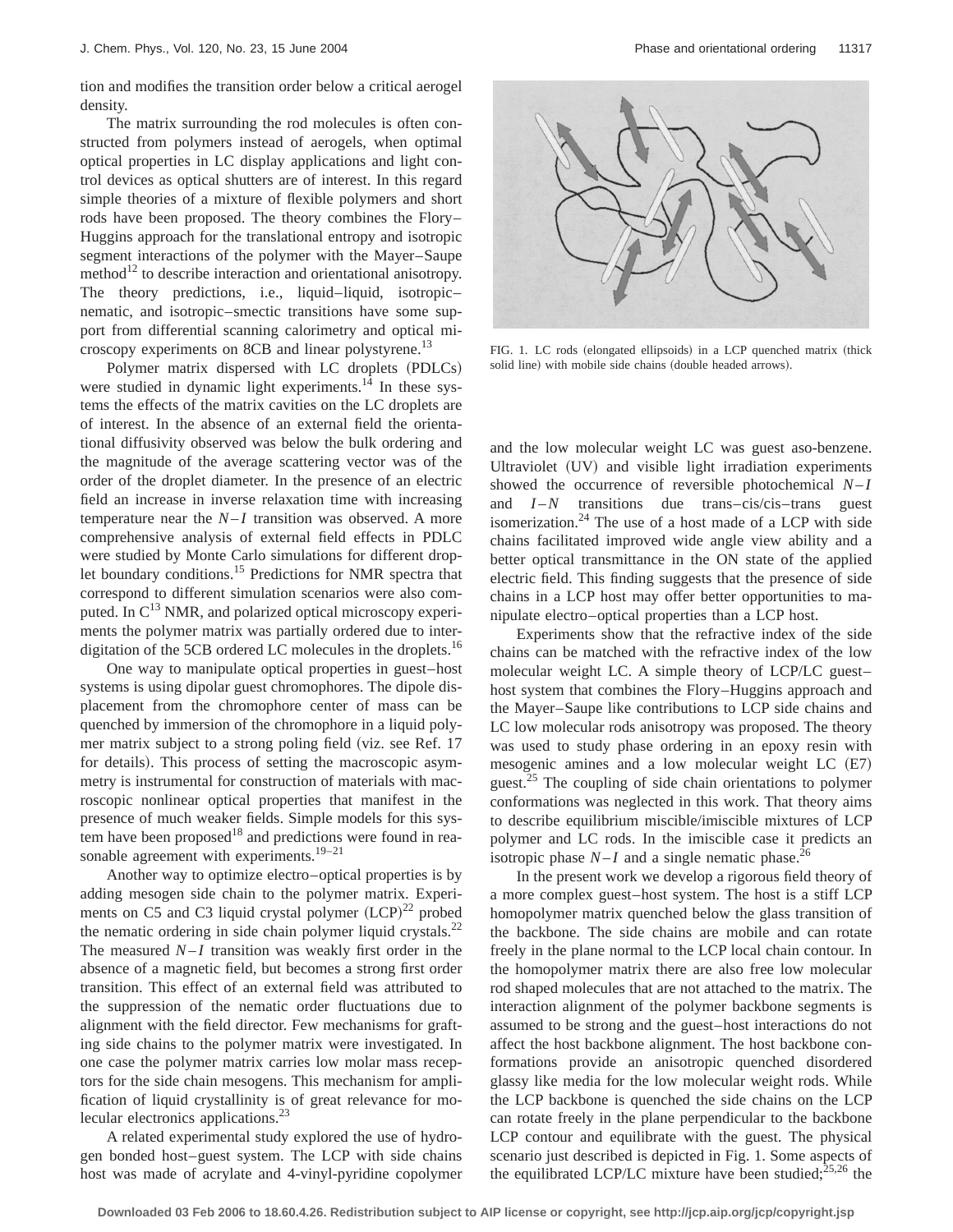scenario proposed here opens new avenues for manipulating orientational ordering in materials.

One important feature suggested in recent experiments is the manipulation of the free volume in the host matrix. Optical materials that display guest–host microscopic orientational ordering were synthesized recently.<sup>27</sup> Optimization of free volume for alignment was used in these experiments to increase guest–host ordering and LC alignment, decrease switching response times, and overall for a better material performance in holographic data storage applications. Orientation can also couple to electronic structure; $28$  triptycene molecules were found instrumental to redirect and enhance molecular alignment due to a natural tendency of the guest– host system to lower free energy by free volume minimization.

Triptycene bound polymers can display mesomorphic behavior in a glassy state in the absence of distinct crystallization. Glassy mesophases using triptycenes<sup>29</sup> in single component LCs have a relatively slow response times. In principle biaxial ordering can allow faster switching times from flips normal to the backbone molecular director of the polymer host, yet biaxial ordering in most cases is not stable in homopolymers. Another approach that promotes fast switching times and also guides guest ordering uses side chains mobile in the plane normal to the matrix director.

In the present work we explore numerically the orientational phase ordering of LC rod molecules in a host glassy polymer with mobile side chains using a theoretical framework that does not invoke the Landau expansion employed in other systems.<sup>30</sup> The present approach is suitable to analyze experiments further away from critical points.

# **II. THEORY DEVELOPMENT**

The microscopic Hamiltonian for the guest–host LC/ LCP system is

$$
H = \sum_{i=1}^{N} \int_{0}^{L} \frac{\beta \epsilon}{2} \dot{\mathbf{u}}^{2}(n_{i}) d n_{i} - \frac{w_{r,r}}{2} \sum_{k,l=1}^{M,M} \delta(\mathbf{r}_{k} - \mathbf{r}_{l})(1 - (\mathbf{u}_{k} \times \mathbf{u}_{l})^{2}) - w_{r,p} \sum_{i,k=1}^{N,M} \int_{0}^{L} d n_{i} \delta(\mathbf{r}(n_{i}) - \mathbf{r}_{k})(1 - (\mathbf{u}(n_{i}) \times \mathbf{u}_{k})^{2}) - \frac{w_{p,p}}{2} \sum_{i,j=1}^{N,N} \int_{0}^{L} d n_{i} \int_{0}^{L} d n_{i} \delta(\mathbf{r}(n_{i}) - \mathbf{r}(n_{j}')) (1 - (\mathbf{u}(n_{i}) \times \mathbf{u}(n_{j}'))^{2}), \qquad (1)
$$

where *i* and *j* are chain indexes, *k* and *l* are indexes for the short molecular rods, *M* is the number of short rods, and *N* is the number of polymer chains.  $\mathbf{r}(n_i)$  is the spatial location of the *n*th segment on the *i*th chain,  $\mathbf{u}(n_i)$  is the tangent vector at  $n_i$  on the backbone of the *i*th polymer chain,  $\mathbf{r}_k$  is the spatial location of the *k*th rod, and  $\mathbf{u}_k$  is the director of the *k*th rod.

Let us now explain the Hamiltonian in Eq.  $(1)$ . The first term in Eq.  $(1)$  is the interaction potential among adjacent segments in semiflexible noninteracting LCP chains, and  $\beta \epsilon/2$  is the local penalty from bending the polymer chain. The second, third, and fourth term in Eq.  $(1)$  represent the rod–rod, rod–polymer segment, and polymer segment– polymer segment microscopic anisotropic interactions, respectively. The short range anisotropic potential among molecular species has the form:

$$
\frac{w_{o,m}}{2}\sum_{o,m}\delta(\mathbf{r_o}-\mathbf{r}_m)(1-(\mathbf{u_o}\times\mathbf{u}_m)^2).
$$

Positive values of *w* promote director alignment of the molecules *o* and *m*. Negative *w* values favor configurations where the director of the *m*th molecule is perpendicular to that of the *o*th molecule. For the guest–host system  $w_{p,p}$  and  $w_{r,r}$  are positive and favor alignment of polymer–polymer backbone segments and rod–rod directors, respectively.  $w_{r,p}$ is chosen to have a negative value and stabilizes alignment of the short molecular rods in a plane perpendicular to the chain backbone from interaction of the short rods with backbone side chains.

Most generally, $31$  the short range anisotropic interaction potential *w* contains athermal and soft interaction  $contributions<sup>31</sup>$ 

$$
w = v + V(T)/kT.
$$
 (2)

Interaction-wise, our model describes adequately the inter/ intra microscopic anisotropy of the LC and LCP mixed system and it includes athermal repulsive contributions and a soft temperature dependent attraction term. The usage of short range interactions in the Hamiltonian (viz. Ref. 32 for a review of basic LC models) also employed in the study of other liquid crystalline systems $^{33,34}$  is adequate only when the physical phenomena studied extend over spatial scales that are large compared with the interaction range present in the guest–host system.

Let us now outline the solution steps that lead to computation of the free energy for the guest–host system. First, we express Eq.  $(1)$  with orientational tensors

$$
H = \sum_{i} \int \frac{\beta \epsilon}{2} \dot{\mathbf{u}}^{2}(n_{i}) dn_{i}
$$
  
+ 
$$
\sum_{m,o=p,r} \left( w_{m,o} \int d\mathbf{r} [\hat{\sigma}_{m}^{ii}(\mathbf{r}) \hat{\sigma}_{o}^{jj}(\mathbf{r}) - \hat{\sigma}_{m}^{ij}(\mathbf{r}) \hat{\sigma}_{o}^{ji}(\mathbf{r})] + u_{m,n} \int d\mathbf{r} \hat{\rho}_{m}(\mathbf{r}) \hat{\rho}_{o}(\mathbf{r}) \right). \tag{3}
$$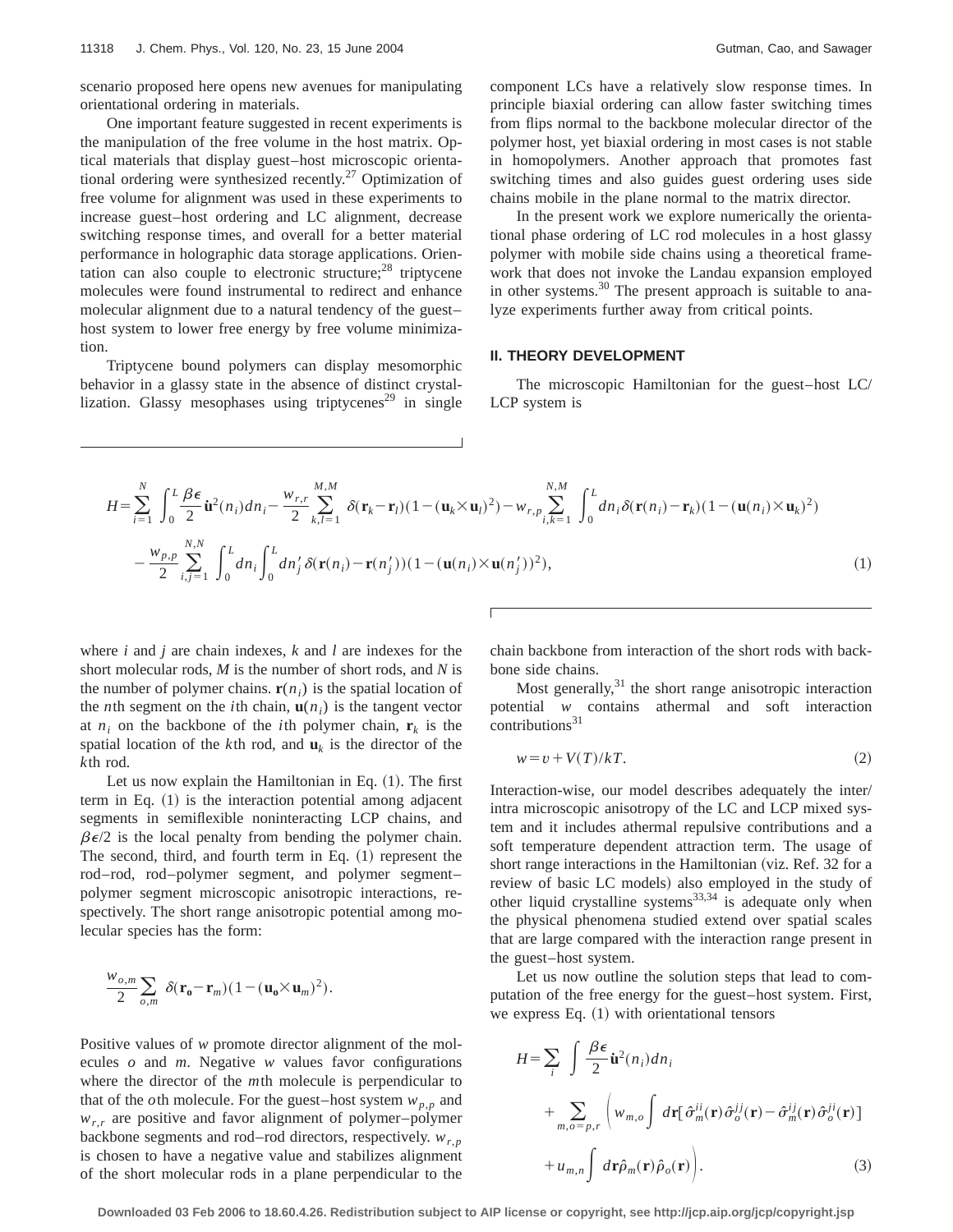The index values of *m* and *o*, i.e., *r* and *p*, stand for LC rods and LCP segments, respectively. The microscopic densities  $-\rho_m(\mathbf{r})$  and orientational tensors  $-\sigma_m(\mathbf{r})$  are given by

$$
\hat{\rho}_p(\mathbf{r}) = \sum_i \int dn_i \delta(\mathbf{r} - \mathbf{r}(n_i));
$$
\n
$$
\rho_r = \sum_k \delta(\mathbf{r} - \mathbf{r}_k);
$$
\n
$$
\hat{\sigma}_p^{st}(\mathbf{r}) = \sum_i \int dn_i \delta(\mathbf{r} - \mathbf{r}(n_i)) \mathbf{u}_p^{s}(n_i) \mathbf{u}_p^{t}(n_i) i
$$
\n
$$
= \sum_k \delta(\mathbf{r} - \mathbf{r}) \mathbf{u}_{r,k}^{s} \mathbf{u}_{r,k}^{t},
$$
\n(4)

where the indexes *s*, *t* stand for the *x*, *y*, *z* space component indexes. Usage of orientational tensors in calculation of the free energy (viz. see also Ref. 31) retains the relation among orientational ordering of different molecular species in the Hamiltonian and the manifestation of this relation in the physics displayed by the guest–host phase diagrams and orientational ordering profile.

Now, we impose delta function constraints on the partition function of the guest–host system and exchange discrete with continuous microscopic orientational tensors for LC rods and LCP segments. A global constraint set on chain director fluctuations of the LCP segments is sufficient due to chain connectivity (viz. see Ref. 31 for further details). The LC rod endpoints are free and a local constraint is required on rod orientational fluctuations. The partition function for the guest–host system is given by

$$
Z[\mathbf{u}(n_i), \mathbf{u}_k] = \iint \left[ \prod_{n_i, \mathbf{r}} \int d\mathbf{r}^k \int d\mathbf{u}^k D\mathbf{r}_i(n_i) \right]
$$
  
 
$$
\times \prod_{m = p, r, \mathbf{r}} D\sigma_m(\mathbf{r}) \left[ \exp(-H[\sigma_m(\mathbf{r})]) \right]
$$
  
 
$$
\times \prod_{n_i, \mathbf{r}} \delta[\sigma_p(\mathbf{r}) - \hat{\sigma}_p(\mathbf{r})] \delta[\mathbf{u}(n_i)^2 - 1]
$$
  
 
$$
\times \prod_{k, \mathbf{r}} \delta[\sigma_r(\mathbf{r}) - \hat{\sigma}_r(\mathbf{r})] \delta[\mathbf{u}_k^2 - 1], \qquad (5)
$$

 $\hat{\sigma}_m(\mathbf{r})$  are given in Eq. (1); the  $\hat{\sigma}_m(\mathbf{r})$  delta function constraints are expressed with auxiliary fields  $\psi_m(\mathbf{r})$ . The disorder here represented by the matrix conformations is external to the fluid of interest and replicas are not needed for disorder averages

$$
Z[\mathbf{u}(n_i), \mathbf{u}_k] = \iint \left[ \prod_{n_i, \mathbf{r}} \int d\mathbf{r}^k \int d\mathbf{u}^k D\mathbf{r}_i(n_i) \prod_{m=p,r,\mathbf{r}} \int D\psi_m(\mathbf{r}) D\sigma_m(\mathbf{r}) \right] \exp(-H[\hat{\sigma}_m(\mathbf{r})])
$$
  
 
$$
\times \prod_{n_i, \mathbf{r}} \exp\left(i \int d\mathbf{r} \psi_p(\mathbf{r}) \cdot [\sigma_p(\mathbf{r}) - \hat{\sigma}_p(\mathbf{r})] \right) \int d\lambda_p \exp(-i\lambda_p[\mathbf{u}(n_i)^2 - 1])
$$
  
 
$$
\times \prod_{k,\mathbf{r}} \int d\lambda_{r,k} \exp\left(i \int d\mathbf{r} \psi_r(\mathbf{r}) \cdot [\sigma_r(\mathbf{r}) - \hat{\sigma}_r(\mathbf{r})] \right) \exp\left[-i \sum_{k} (\lambda_{r,k}(\mathbf{u}_k^2 - 1))\right],
$$
 (6)

where  $k$  is the index of the rods. Most generally, the orientational tensor matrix for the molecular species —  $m = r, p$ , in principal axis representation has the form

$$
\sigma_m = \begin{pmatrix} a_m - b_m & 0 & 0 \\ 0 & a_m - b_m & 0 \\ 0 & 0 & 2a_m \end{pmatrix} . \tag{7}
$$

Our present work centers on the orientational phase diagram and the relation among uniaxial ordering of the guest and host described by the order parameter  $\langle S \rangle_m$ :

$$
\langle S \rangle_m = 0.5 \frac{V}{N_m} \sum_{\alpha} \langle 3(\mathbf{v}_m^{\alpha} \cdot \mathbf{n}_m)^2 - 1 \rangle, \tag{8}
$$

where  $\mathbf{v}_m^{\alpha}$  is the unit vector that points along the long axis of molecule  $\alpha$  of type *m* located at  $\mathbf{r}^{\alpha}$  and  $N_m$  is the number of molecules of type *m* present in the system.

For uniaxial ordering, the orientational order parameter,  $\langle S \rangle_m$  is related to the principal axis components of the orientational tensor in the following way:  $\langle S \rangle_m = (-3a_m/b_m)$ .

 $1>\langle S \rangle_m$ >0 signals uniaxial nematic ordering while -0.5  $\langle S \rangle_m$ <0 signals discotic ordering. In Einstein notation (alike indexes are summed over),  $\sigma_m^{i,i} = \rho_m$ .

Let us now turn our attention to derivation of the guest– host system free energy. Contributions to free energy from LC rods are calculated in Appendix A and LCP contributions to free energy are obtained in Appendix B. These contributions do not involve the coupling between the guest and the host and are each calculated in a separate principal axis representation of  $\sigma_r$  and  $\sigma_p$ , respectively.

Calculation of the guest–host coupling term  $Tr(\sigma_r : \sigma_n)$ is a bit more involved and is evaluated in Appendix C. Using Legendre transforms we obtain the free energy dependence on  $\langle S \rangle$ <sub>r</sub> and  $\langle S \rangle$ <sub>p</sub>. In this calculation the LCP orientational fields are obtained via a self-consistent field (SCF) calculation that does not equilibrate the LCP fields to LC ordering. The LCP orientational ordering fields obtained act as external fields in the numerical calculation of orientational LC ordering that follows. Details of this calculation are discussed in Appendix D. The final free energy for the guest– host system, used in the numerical analysis of orientational phase ordering, is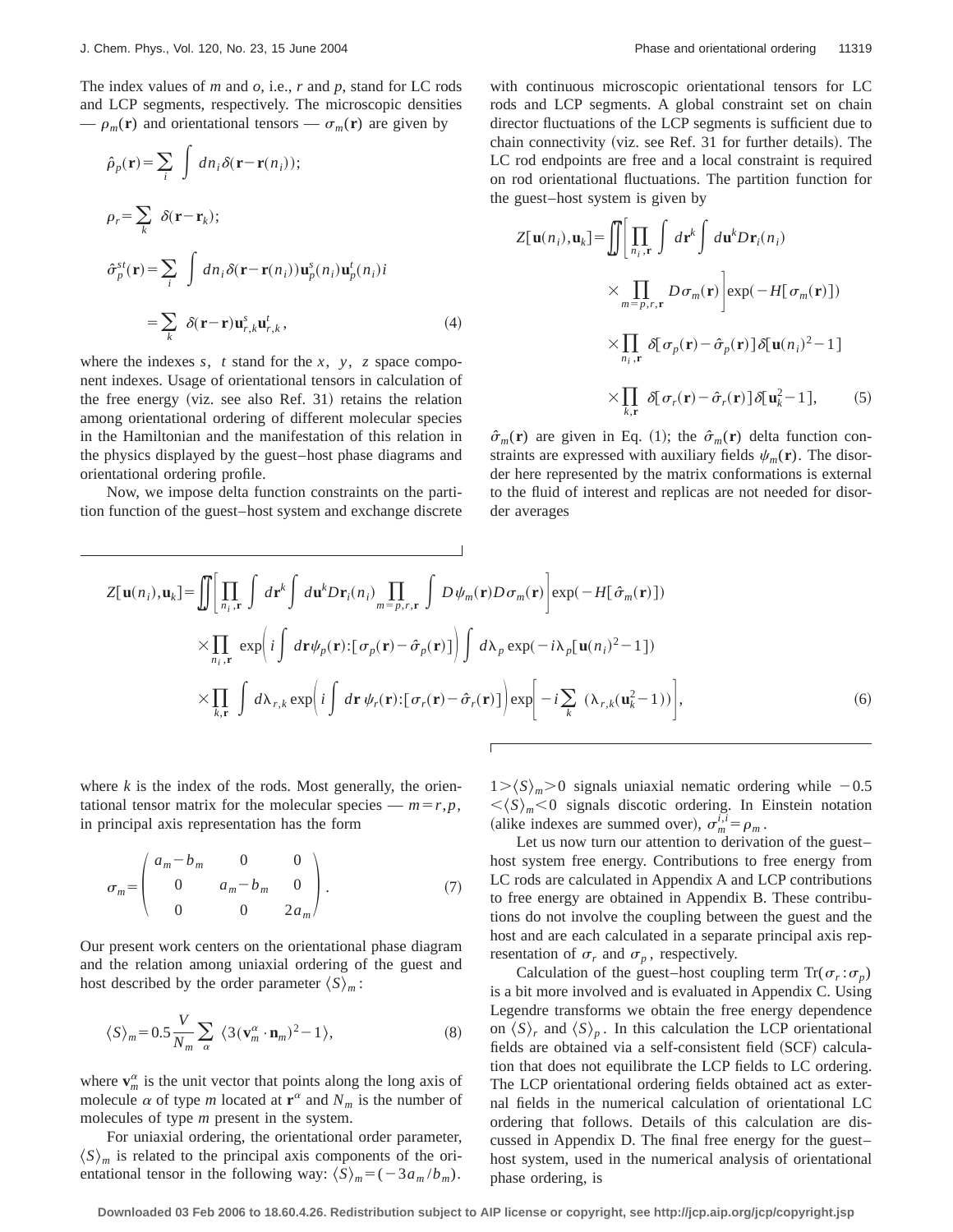$$
F(\langle S \rangle_r, \lambda_p, \langle S \rangle_p) = \frac{w_{r,r} \rho_r^2}{3} (\langle S \rangle_r^2 + \langle S \rangle_r + 1) + \rho_r \log \left( \frac{\rho_r}{2 \pi^2} \right) - 0.572365 \rho_r - \frac{2}{3} \rho_r \rho_p w_{p,r} + \left[ \cos(\theta)^2 - \frac{1}{3} \right] \langle S \rangle_p \rho_r \rho_p w_{p,r}
$$

$$
- \rho_r \log \left[ \frac{\text{erfi} \left( \sqrt{-w_{p,r} \rho_p \langle S \rangle_p + w_{r,r} \rho_r \langle S \rangle_r + 3 \rho_p w_{p,r} \langle S \rangle_p \cos(\theta)^2} \right)}{\sqrt{-w_{p,r} \rho_p \langle S \rangle_p + w_{r,r} \rho_r \langle S \rangle_r + 3 \rho_p w_{p,r} \langle S \rangle_p \cos(\theta)^2}} \right] + \rho_p \left[ -\lambda_p + w_{p,p} \frac{1}{3} \rho_p (1 + \langle S \rangle_p) \right]
$$

$$
\times (1 - \langle S \rangle_p) + \frac{2}{\beta \epsilon} \left[ \left( \lambda_p + \rho_p \left( \frac{2}{3} (1 - \langle S \rangle_p) w_{p,p} \right) \right)^{1/2} + 2 \left( \lambda_p + \rho_p \frac{2}{3} \left( 1 + \frac{\langle S \rangle_p}{2} \right) w_{p,p} \right)^{1/2} \right] \right]. \tag{9}
$$

erfi in Eq.  $(9)$  is the imaginary error function.<sup>36</sup> The first terms are energetic contributions from LC rod–rod anisotropic interactions; the second term is the LC rod translational entropy. The next three terms are contributions from LC/LCP energetic anisotropic coupling. The sixth term has contributions to LC orientational entropy from the LC orientations coupled to polymer conformations and orientations of the LCP side chains.  $\theta$  (viz. Appendix C) is the angle among the vectors perpendicular to the polymer matrix nematic ordering and the director of the rod ordering.  $\theta = \pi/2$  and a negative  $\langle S \rangle$ <sub>r</sub> indicates discotic ordering in the plane normal to the polymer matrix nematic director, while  $\theta=0$  and a positive  $\langle S \rangle$ <sub>r</sub> show the presence of nematic ordering in the plane perpendicular to the polymer matrix nematic director. The seventh term is the energetic contribution from anisotropic self-interactions of the LCP segments. The last term in the free energy is the entropic contribution from coupled orientations and conformations of the LCP matrix at fixed center of mass.

The limit  $\rho_r \rightarrow 0$  of Eq. (9) recovers the free energy of a many-chains LCPs solution without the Flory–Huggins translational entropy also obtained in Eq.  $(32)$  of Ref. 31, and the minimal value for uniaxial ordering  $\langle S \rangle_p = 0.25$ , is reproduced herein.

The  $\rho_p \rightarrow 0$  limit of Eq. (9) recovers the Mayer–Saupe result for the magnitude of the orientational ordering at the *N*–*I* transition, i.e.,  $\langle S \rangle$ <sub>*r*</sub>=0.42. The anisotropic interaction threshold for orientational ordering at  $\rho_r = 1$  is 1.5 times the Mayer–Saupe threshold, 4.52. Our result  $w_r = 6.78$  is consistent with the infinitely stiff limit of long worm like chains obtained from a field theoretic approach<sup>37</sup> of  $w \approx 7$ . The temperature dependent phase diagram line for the guest–host  $N-N$  transition is obtained using Eq.  $(2)$ :

$$
\rho_{c1} = \frac{v_{p,p} \left(1 + \frac{T_p^s}{T_p^c}\right) - \frac{5.92 T_p^c}{\epsilon}}{v_{p,p} \left(1 + \frac{T_p^s}{T_p^c}\right)},
$$

where  $T_p^s = V_{p,p} / v_{p,p}$  is a measure of the polymer–polymer anisotropic interaction softness and  $T_p^c$  is the softness temperature for the nematic/isotropic of the host. The guest stabilized  $N-I$  phase diagram line is

 $T_r^s = V_{r,r}/v_{r,r}$  is a measure of the short rod–rod anisotropic interaction softness and  $T_r^c$  is the temperature for the nematic/isotropic of the rods in the absence of the host.

The free energy of the guest–host system is minimized analytically with respect to the fields  $(\langle S \rangle_p, \lambda_p)$ , first, in the absence of the LCP–LC rod interaction anisotropic coupling. The value of  $\langle S \rangle_p$  and  $\lambda_p$  obtained from numerical solution of the SCF relations for  $\langle S \rangle_p$  and  $\lambda_p$ , is used in  $F(\langle S \rangle_r, \lambda_p, \langle S \rangle_p)$ , and the free energy is now optimized in the presence of orientational ordering of the LCP matrix with respect to  $\langle S \rangle$ <sup>r</sup> at a measurement angle normal to the LCP director.

The unit length chosen in all calculations, the monomer hard sphere (temperature independent) diameter, renders chain microscopic interactions and characteristics,  $L$ ,  $\beta \epsilon$ ,  $w$ ,  $v$ , and  $\rho$  dimensionless.

#### **III. DISCUSSION OF RESULTS**

Let us now discuss the predictions from the numerical analysis for orientational ordering profiles of LC rods in the presence of an LCP matrix in different phase regions.

Figure 2 is a numerical study of effects of LCP–LCP interaction anisotropy- $w_{p,p}$ , LC–LCP interaction anisotropy rod– $w_{p,r}$ , and LC rod density on orientational ordering of



FIG. 2. Effect of variation of alignment interaction in LCP matrix on ordering in LC rods: guest–host anisotropic coupling,  $w_{p,r} = 5$ , chain stiffness  $\beta \epsilon$ =7.

$$
\rho_{c2} = \frac{T_r^c 6.814}{v_{r,r} \left(1 + \frac{T_r^s}{T_r^c}\right)}.
$$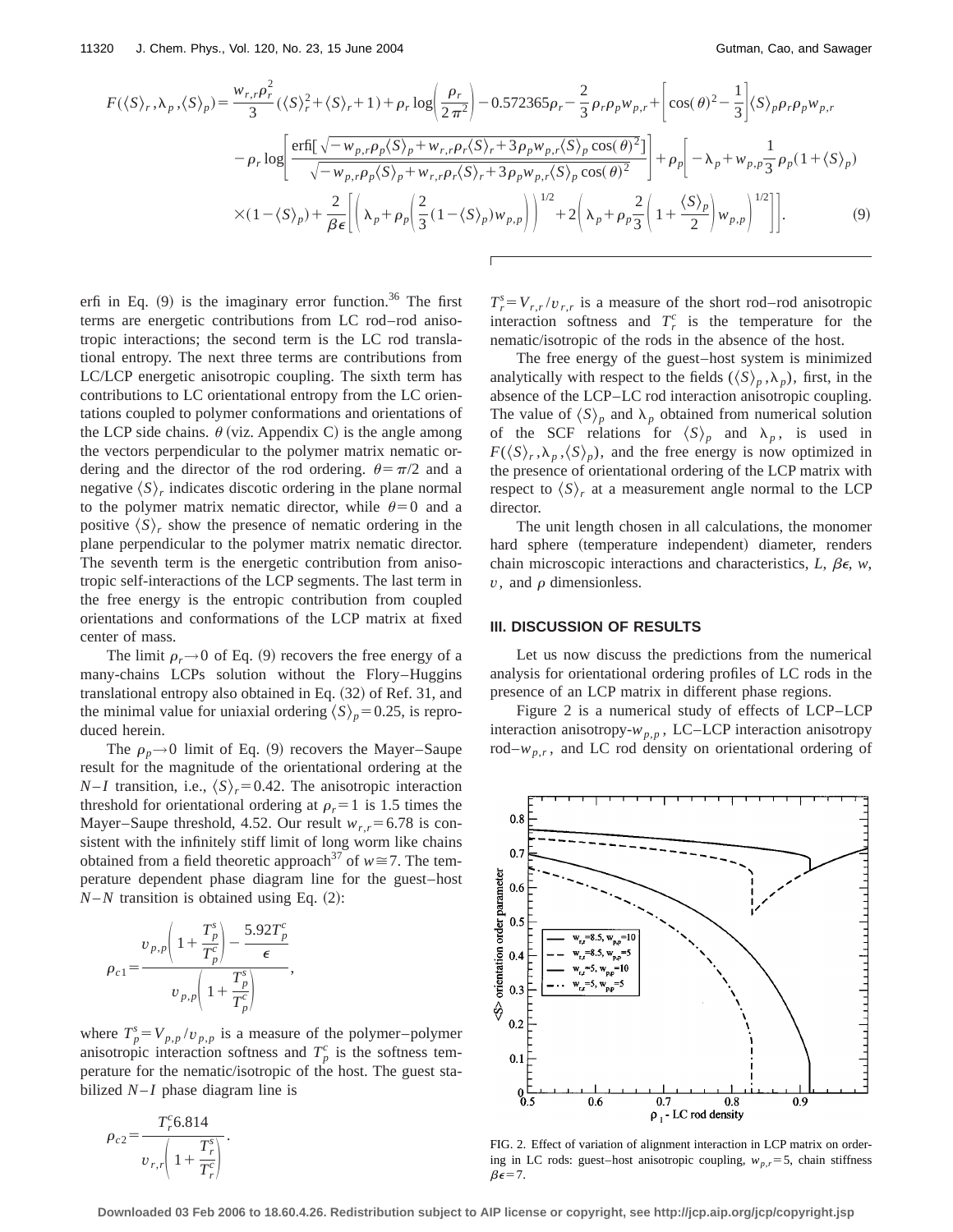

FIG. 3. Orientational phase diagram for LC rods in guest–host polymer matrix:  $q=(p,p)$  and  $(p,r)$ ,  $w_{p,r}=4$ ,  $\beta \epsilon=5$ .

the LC rods. Only stable solutions are plotted. The *x* axis,  $\rho_r$ , is also  $1-\rho_p=\rho_r$  where  $\rho_p$  is the backbone density of the quenched polymer matrix. At high guest densities, for  $\rho_r$ >0.92 and  $w_{r,r}$ =8.5 in Fig. 2, ordering is stabilized by guest anisotropy alone. Below that density, for  $w_r = 8.5$  the LCP quenched matrix undergoes a  $N-I$  phase transition. The *N*/*I* ordering of the matrix restricts the effective spatial dimension in which the LC rods can order to a sheet of finite width. The nematic matrix alignment stabilizes the discotic crowding of the rods in a plane perpendicular to the backbone LCP director. The magnitude of the nematic rod ordering in that plane given by  $\langle S \rangle$ <sup>r</sup>, changes discontinuously via a first order *N*–*N* transition. The form of the discontinuity in  $\langle S \rangle$ <sub>r</sub> in the vicinity of the *N–N* transition resembles a spike rather than a step like transition. We loosely term it a spike like transition. For  $w_{r,r}$ = 5.0 and  $\rho_r$ > 0.92 in Fig. 2, the guest interaction alignment anisotropy is weak and guest stabilized ordering is precluded. At this value of  $w_{r,r}$  the LCP matrix orders the guest for  $\rho_r < 0.92$  via a first order step transition. In this case the orientational order parameter threshold  $\langle S \rangle$ <sub>r</sub> may be weaker then a typical Mayer–Saupe transition; the degree of ordering is determined by the guest– host coupling strength,  $w_{p,r}$ . This issue illustrated in Fig. 8 will be discussed later. The occurrence of a host stabilized nematic region suggests new ways to induce orientational ordering of guest LC rods and manipulate optical properties in applications.

Figure 3 is a concise and useful representation of the three-dimensional (3D) guest-host phase diagram. The *y* axis is  $w_q$  with  $q=(p,p)$  and  $(r, r)$  (viz. the legend). The phase diagram lines are  $w_{r,r}^c(\rho_r)$  (filled squares) the guest stabilized phase transition line, and  $w_{p,p}^c(\rho_r)$  (empty circles), the host stabilized phase transition line. A thermodynamic state is described here by a point  $(w_{p,p}, w_{r,r}, \rho_r)$ . The LCP stiffness in Fig. 3 is fixed at  $\beta \epsilon$ =7. For  $w_{p,p} < w_{p,p}^c(\rho_r)$  and  $w_{r,r} < w_{r,r}^c(\rho_r)$ , the guest is found in the isotropic state. For  $w_{p,p} \leq w_{p,p}^{c}(\rho_r)$ , as  $w_{r,r}$  crosses over above the  $w_{r,r}$  $= w_{r,r}^c(\rho_r)$  line, a guest stabilized nematic state forms via a first order Mayer–Saupe first order transition. For  $w_{r,r}$ 

 $\langle w_{r,r}^c(\rho_r) \rangle$  and  $w_{p,p}$  crosses over above the  $w_{p,p} = w_{p,p}^c(\rho_r)$ phase boundary the guest orders via a weak first order step transition to a host stabilized nematic phase where chemical constitution of the LCP matrix determines the  $\langle S \rangle$ <sup>r</sup> transition threshold. The guest and host stabilized nematic region corresponds to  $w_{p,p} > w_{p,p}^c(\rho_r)$  and  $w_{r,r} > w_{r,r}^c(\rho_r)$ . Finally,  $w_{r,r} > w_{r,r}^c(\rho_r)$  and  $w_{p,p}^c$  crosses over the  $w_{p,p} = w_{p,p}^c(\rho_r)$  line and triggers a spike like first order *N*–*N* transition for the guest LC rods. This effect is also clearly seen in Fig. 2. The spike like *N*–*N* transition takes place due to emergence of nematic ordering stabilized by the  $N-I$  transition in the matrix with increasing matrix density. This is a first order *N*–*N* transition. Below a special point the *N*–*N* transition in LC rod ordering becomes the regular *N*–*I* transition for the short rods.

The transition from guest–host to host stabilized orientational ordering does not have the hallmark of a phase transition, and a discontinuity in the order parameter was not observed. The continuity of  $\langle S \rangle$ *r* with  $\rho$ *r* in the presence of the ordered LCP matrix at the critical  $N-I$  transition density threshold of the LC rods in the absence of the matrix is apparent in Fig. 2. This strong LCP matrix effect on the phase diagram of the LC rods corresponds to the no transition line in Fig. 3. Phase regions in Fig. 3 are suggestive and are a projection of a 3D phase diagram onto a 2D plane. They must be understood in close proximity to the actual values of  $w_{r,r}$  and  $w_{p,p}$  in relation to the thresholds  $w_{r,r}^c$  and  $w_{p,p}^c$  as discussed earlier.

Figure 2 also depicts the effects of varying the guest– guest and host–host alignment interactions on orientational ordering. Decreasing  $w_{p,p}$  shifts the *N*–*N* host stabilized transition to lower LC rod densities (dashed thick line) yet the *N*–*N* transition is more pronounced at lower  $w_{p,p}$  and is most likely to be observed in experiments. At *wr*,*<sup>r</sup>* below 6.78 in the absence of matrix orientational ordering the LC rods are found always in the isotropic phase. Above the matrix  $N-I$  transition a further decrease in matrix anisotropic interactions shifts the matrix stabilized LC rod  $N-I$  transition to a lower density threshold (viz. dot dashed line). The effects of LCP backbone stiffness on orientational ordering of the LC rods are displayed in Fig. 4. A lower backbone stiffness increases the orientational entropy of the LC rods and disrupts their ordering. A lower LCP stiffness also shifts  $N-N$  and the  $N-I$  transitions to a lower rod density threshold. This effect is apparent from a comparison of the thick continuous line with the dashed line and the thin continuous line with the dot dashed line in Fig. 4.

Figure 5 displays the orientational phase diagram in density and temperature coordinates. The nematic phase is a union of regions located above the solid line and below the dashed line. The polymer conformations are frozen and there is no coexistence in the present case. Points c and d in small circles which bound the double headed horizontal line indicate one fixed critical density on the *y* axis. The high critical temperature at point d indicate a step host stabilized nematic isotropic transition. At point c a nematic–nematic transition from a host stabilized to a guest-host-stabilized state takes place. Note the equiordering point above at which the critical temperature for host and guest nematic ordering coincide.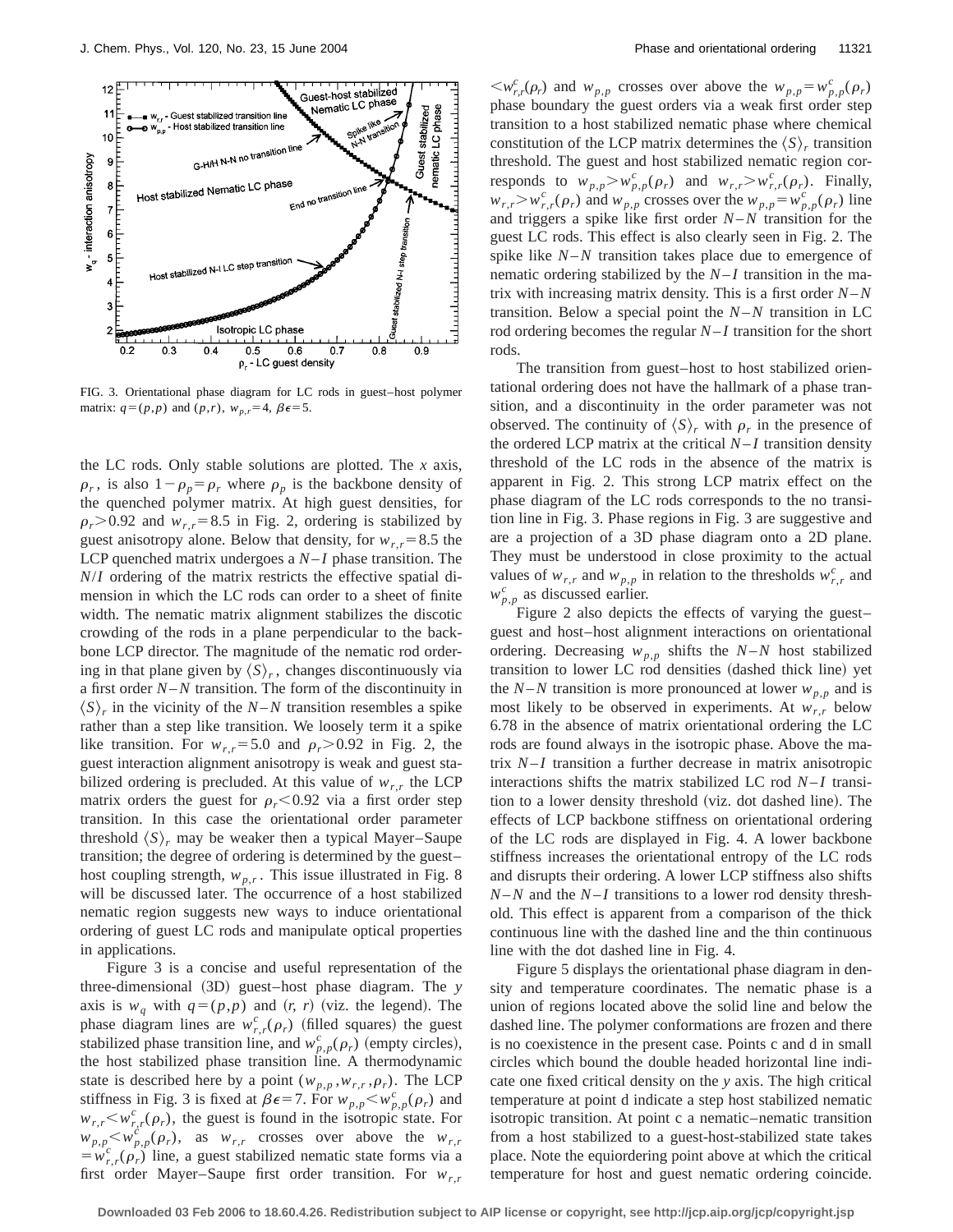

FIG. 4. Effect of variation of segment stiffness of LCP matrix on ordering of LC rods:  $w_{p,r} = 5$ ,  $w_{p,p} = 5$ .

Above the equidistant ordering point phase inversion occurs and a high temperature guest stabilized nematic ordering occurs first. At a lower *T* the *N*–*N* from a guest stabilized to a host stabilized region takes place.

The effects of varying the interaction softness of the rods and the polymer, i.e.,  $T_r^s$  and  $T_p^s$ , are depicted in Fig. 6. The interaction softness has dramatic effect on the ordering threshold. An increase in the rod–rod softness shifts the guest stabilized threshold  $\rho_1^c$  to higher densities while the decrease in the polymer segment–polymer segment softness  $T_p^s$  shifts the host stabilized density threshold  $\rho_2^c$  to lower temperatures. Lowering  $T_p^s$ , the quenched matrix orders at higher *N*/*I* threshold density which sets a lower guest nematic ordering density threshold. This trait is apparent from comparison of the thick dashed and the thin dashed lines in Fig. 6.



FIG. 5. Orientational phase diagram in temperature and density; guest and host softness temperatures are  $T_r^s = 1$  and  $T_p^s = 1$ , respectively. Hard core alignment volume penalty for guest and host are  $v_{p,p} = 3$  and  $v_{r,r} = 3$ , respectively.  $\beta \epsilon$ =7.



FIG. 6. Effect of varying softness temperatures on  $T$ ,  $\rho$  phase diagram:  $v_{p,p} = 3$ ,  $v_{r,r} = 3$ , and  $\beta \epsilon = 7$ .

The effect of varying the hard sphere interactions  $v_{r,r}$ and  $v_{p,p}$ , displayed in Fig. 7, follows qualitatively the dependence on softness temperature displayed in Fig. 6 where only the scaling with critical temperature is different. Figure 8 depicts the effect of varying the guest–host interaction coupling on rod LC ordering. At high matrix densities the guest is bound to order essentially in anisotropic free volume cavities directed in a plane proportional to the matrix ordering. The guest–guest interaction may be high, as displayed by the thick dashed line of 8.5 kT in Fig. 8 and the increase in the cavity anisotropy has a stronger effect on ordering then decreasing the rod density. At low guest–host interaction alignment coupling, the decrease in rod density has a stronger effect and the LC rod ordering decreases with decreasing rod density. Another important effect related to the anisotropic coupling between the LCP chains and the LC rods is its effect on the magnitude of the discontinuity at the *N*–*N* guest–host stabilized transition and host stabilized transition. ~Compare the thick solid line with the thick dashed line and the thin solid line with the dotted dashed thick line at the



FIG. 7. Effect of varring the hard core alignment on orientational phase diagram:  $T_r^s = 4$ ,  $T_p^s = 0.5$ , and  $\beta \epsilon = 7$ .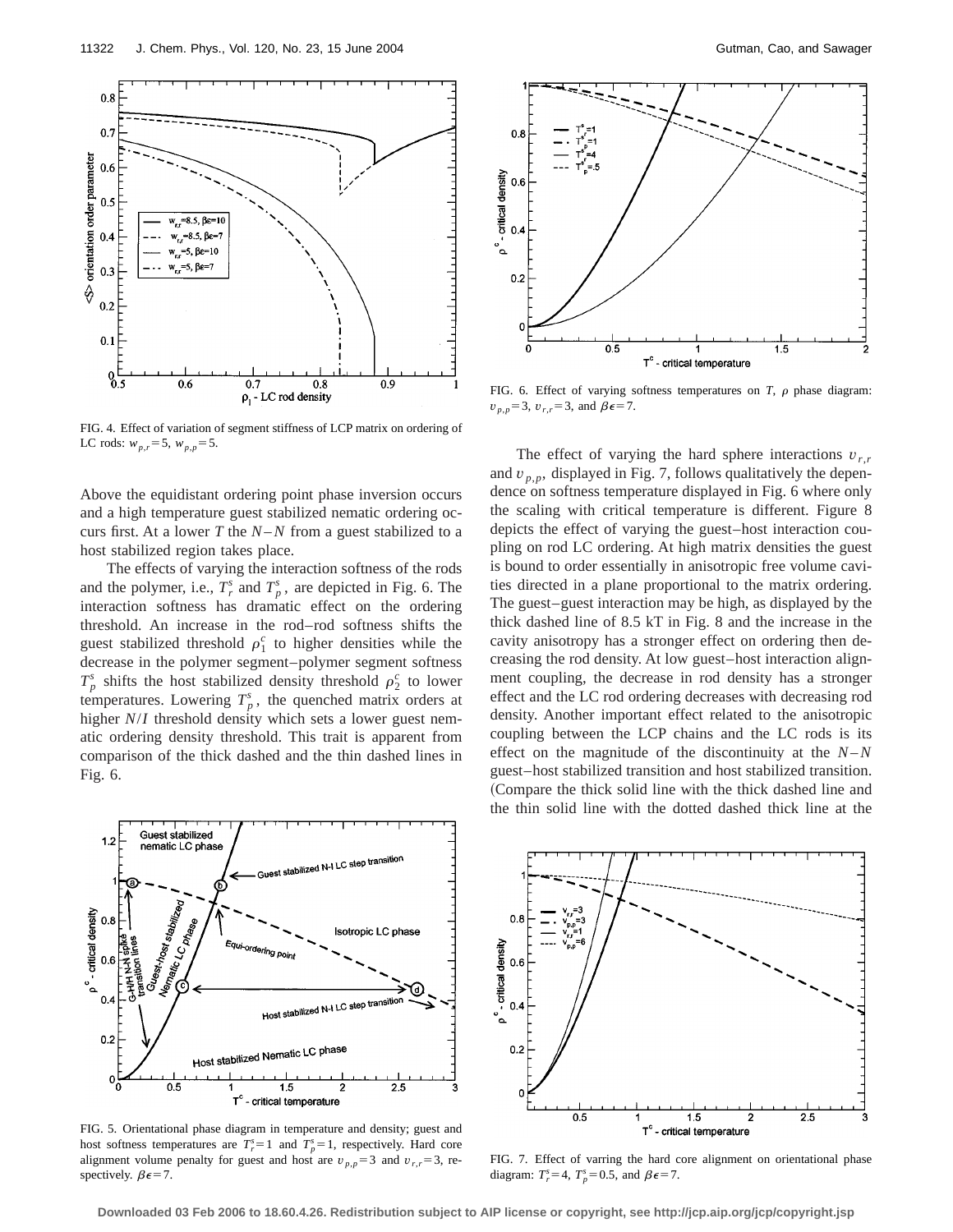

FIG. 8. Effect of varrying guest–host anisotropic interactions on ordering of LC rods:  $w_{p,p} = 10$ , and  $\beta \epsilon = 7$ .

transition). Variation of the guest-host anisotropic interactions in experiments is an ideal means for manipulating the magnitude of discontinuity of the orientational order parameter at the transition while retaining the transition density threshold value. This is true for both the  $N-N$  and the  $N-I$ transitions displayed in Fig. 8.

The discotic versus nematic ordering is displayed in Fig. 9. The discotic order parameter in the plane perpendicular to the polymer director is obtained by computing the LC nematic order parameter defined at  $\theta = \frac{\Pi}{2}$  in Eq. (9). At low guest–host coupling the nematic ordering decreases with rod density as the LC rod discotic ordering is rather constant. At large guest–host couplings, i.e.,  $w_{p,r}$ = 10 the situation is different. The increase in LCP matrix density is progressively confining the LC rods in two dimensions and this effect is stronger then a linear decrease in rod density.



FIG. 9. Effect of varrying guest–host anisotropic interactions on nematic and discotic ordering of LC rods:  $w_{p,p} = 10$ , and  $\beta \epsilon = 7$ .



FIG. 10. The re-entrant orientational transition in guest–host LCP system:  $w_{p,p}$ =10, and  $\beta \epsilon$ =7.

Let us now consider the case of nonoverlapping phase boundaries. The orientational profile for this case is displayed in Fig. 10. A guest stabilized  $N-I$  transition takes place with decreasing LC rod density. The high density  $N-I$ transition threshold (thick line) is independent of the LCP matrix interaction anisotropy or guest–host interaction coupling as long as the LCP matrix is not ordered. At lower rod LC densities an *I* –*N* re-entrant transition takes place. This re-entrant transition is induced by the emergence of orientational ordering in the LCP matrix. The LC director now points to the plane normal to the LCP director and is strongly effected by the guest–host interaction coupling. The effect of the LCP matrix LC rod interaction coupling is increasingly dominant as attested by  $\partial \langle S \rangle_r / \partial \rho_r \langle 0 \rangle$  below the *I* – *N* density threshold.

# **IV. RELEVANCE TO EXPERIMENTS AND COMPUTER SIMULATIONS**

In this work we developed a statistical field theory for a guest–host system of low molecular weight LC rods in a LCP matrix with quenched backbone conformations and mobile side chains. Our predictions for the orientational phase diagram suggest new ways to optimize orientational properties of LC rods in a host polymer matrix. One prediction is the occurrence of a first order transition from a nematic phase stabilized by guest–guest interactions alone to a nematic phase stabilized by orientational ordering of the backbone LCP matrix. The dependence of the order parameter  $\langle S \rangle$ <sub>r</sub> on density in the vicinity of the host stabilized nematic– nematic transition has the appearance of a spike  $(Fig. 2)$  and is relevant to applications that require a simultaneous and discontinuous change in the guest director angle and orientational strength of  $\langle S \rangle$ . In a real liquid crystalline system  $\langle S \rangle$ <sub>r</sub> can be calculated from the dipolar splittings of NMR measurements.<sup>2</sup> Contributions from short range and long range interactions can be sorted out using NMR quadropolar splittings of small probe solute molecules<sup>38</sup> immersed in the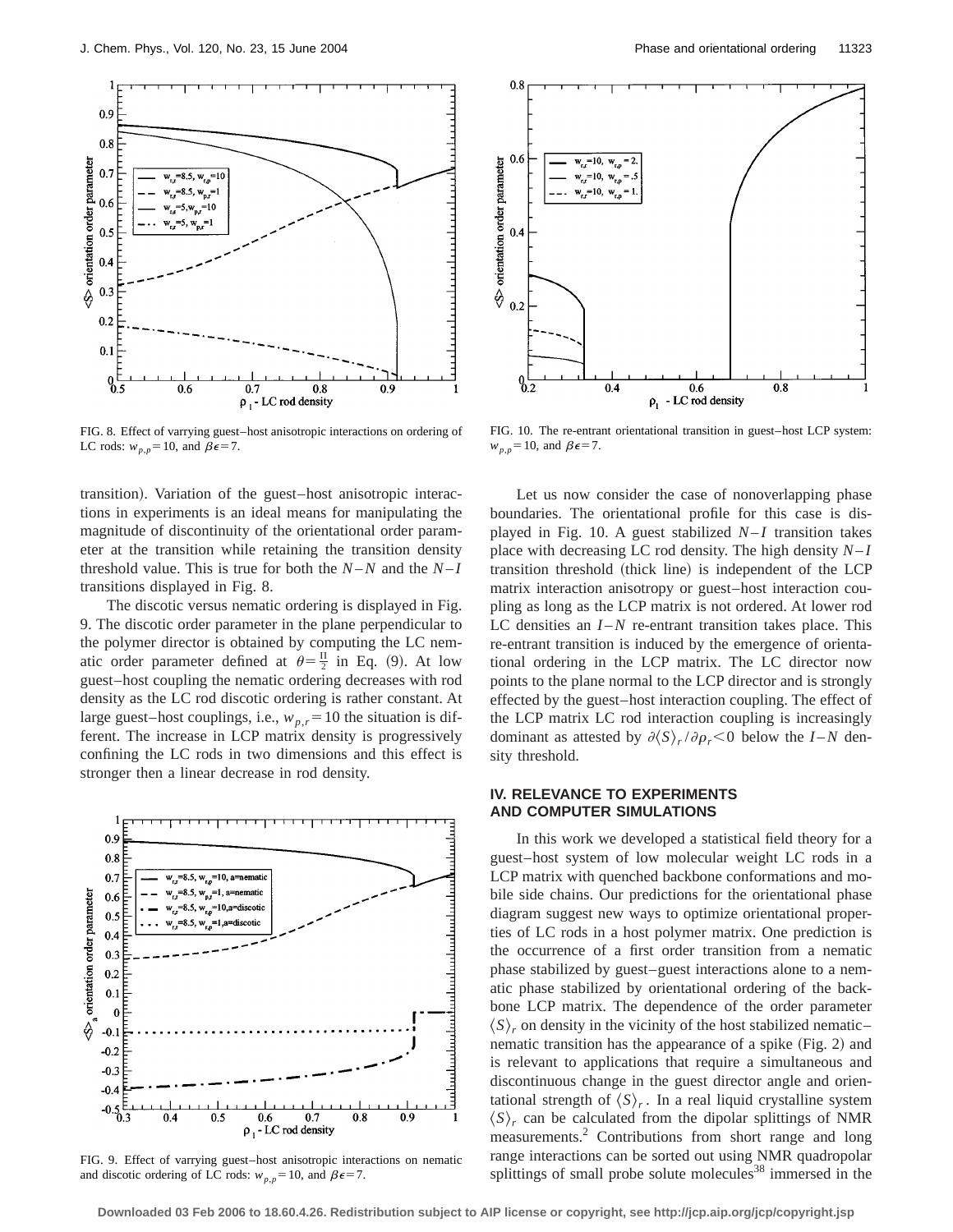liquid crystalline phase. In few nematic mixtures this method shows the presence of dominant short range interactions and negligible contributions from long range interactions (for example see Ref. 39). Other useful instrumental methods for analysis and characterization of orientational order are x-ray scattering, optical birefringence, and neutron scattering.<sup>40</sup>

Predictions from Hamiltonians with short range interactions are useful in studying orientational phase diagrams and also in understanding the physics displayed by complex liquid–crystalline systems. Hamiltonian based calculations were carried out for many chain polymer systems made of mesogens and flexible spacers with short range interactions,<sup>41</sup> and the phase diagrams predicted were found in qualitative agreement with experiments. In a separate study<sup>42</sup> using a more detailed field theoretic approach to derive the coupling among conformations and orientations, the typical nematic domain size was predicted in good agreement with the optical microscopy measurements by Stupp.<sup>43</sup>

Microscopic parameters of the Hamiltonian can be derived from the experiment or from a computer simulation. Assuming that a Landau–de Gennes expansion is valid the free energy parameters are readily expressed with microscopic interaction parameters of the Hamiltonian. The free energy parameters can be derived using experimental spectroscopic and calorimetric techniques,  $44,45$ 

The systematic dependence of  $\langle S \rangle_r$  and  $\langle S \rangle_p$  on temperature and short rod density in the guest–host system studied here can be obtained using NMR measurements<sup>38,40</sup> without assuming a valid Landau–de Gennes expansion, i.e., a small value of orientation order parameter at the transition. Selective NMR deuteration can be used to measure  $\langle S \rangle$ <sub>*r*</sub> and  $\langle S \rangle$ <sub>*p*</sub> separately. The dependence of the Hamiltonian parameters  $w_{r,r}$ ,  $w_{p,p}$ , and  $w_{r,p}$  on temperature and density in our model can be obtained directly from best fit of the theoretical  $\langle S \rangle$ <sub>r</sub> and  $\langle S \rangle$ <sub>p</sub> to their derived values from NMR measurements.  $\beta \epsilon$  can be obtained from separate small angle light scattering data of the polymer. This approach to derive the Hamiltonian coefficients from experiment is instrumental in exploring phase and orientational ordering in various regions of the phase diagram and rationalizing the experimental observations. Another instrumental method to determine orientational ordering in guest–host systems is from measurement of polarized UV–visible spectra of fluorescent dyes dissolved in the liquid crystalline host. This method has been applied successfully to a related guest–host system, $27$  yet a systematic scan in density and temperature space has not been performed in the absence of a suitable theoretical model for analyzing the experiments.

In computer simulations of liquid crystalline systems, interaction potentials with various degrees of detail were proposed; they include: hard prolate/oblate ellipsoids, Guy Berne potentials,  $50$  and all atom potentials (see Ref. 38 for a short review). A reduced interaction representation in simulations can provide important insights into behavior of simplified models, the role of interaction nature, and liquid crystal aspect ratio on the orientational phase ordering  $(e.g.,)$  see Refs. 46–48). Predictions from all atom interaction models are more time consuming and the results depend strongly on a judicious choice of force fields. A conventional potential function with bond bending, torsional motion, and nonbonding interactions in a united atom representation molecular dynamics or Monte Carlo simulation is perhaps more useful. Molecular dynamics of 5CB in benzene with a united atom representation for the molecular interactions were carried out. The predictions from simulations were compared with 5CB orientational ordering and effective Mayer–Saupe (MS) interactions derived from NMR quadrupole splittings.<sup>49</sup> The MS interaction parameters for the mixture were computed and represented in terms of the average values of interaction pair potentials of the interacting species averaged over the intermolecular separations. These average interaction parameters and nematic orderings obtained in the simulation were found in good agreement with those derived from NMR experimental measurements; this study suggest another way coarse grained theories of liquid crystals can be useful.<sup>49</sup>

It could be interesting to carry out first a Monte Carlo simulation of the present model with the short range version of the Hamiltonian given in Eq.  $(1)$  and study the effect of the quenched polymer distribution on the magnitude of orientational ordering of the liquid crystalline rods, the shape of the order parameter dependence on short rod density in the vicinity of the the host stabilized nematic–nematic transition, and also to test the phase transition thresholds derived in the present work. We predict that varying the LCP chemical composition and/or thermodynamical variables in a manner that decreases the LCP backbone stiffness can partition this nematic–nematic transition in two nematic LC phases separated by an isotropic phase (see Fig. 10). This phase partitioning useful in applications that require optical switches sensitive to small density or/and temperature changes could be tested directly in a simulation of the model proposed herein. At a later stage, the interaction parameters in Eq.  $(1)$ can be derived from a united atom simulation and compared to those derived from experimental NMR couplings of a real guest–host system following the analysis steps proposed in Ref. 49.

## **ACKNOWLEDGMENTS**

We gratefully acknowledge financial support from the NSF Career Award, Camille Dreyfuss Teacher-Scholar Award, and the Petroleum Research Fund. This research was supported by the NSF Career Award, Camille Dreyfuss Teacher-Scholar Award, the Petroleum Research Fund, and U.S. Army through the Institute of Soldier Nanotechnologies under contract DAAD-19-02-0002 with the U.S. Army Research Office.

### **APPENDIX A: DERIVATION OF LC ROD ENTROPY**

First we evaluate the entropy contribution from LC rods used to obtain the free energy in Eq.  $(9)$ . The integration over centers of mass of the molecules yields the known Flory– Huggins for translational entropy. The LC orientational entropy is

$$
S_{\rm LC\ orientation} T/V = \int d\lambda_r \rho_r \log \int \prod_{\alpha} \frac{\exp(i\lambda_r)}{\sqrt{\psi_r^{\alpha} + i\lambda_r}}. \quad (A1)
$$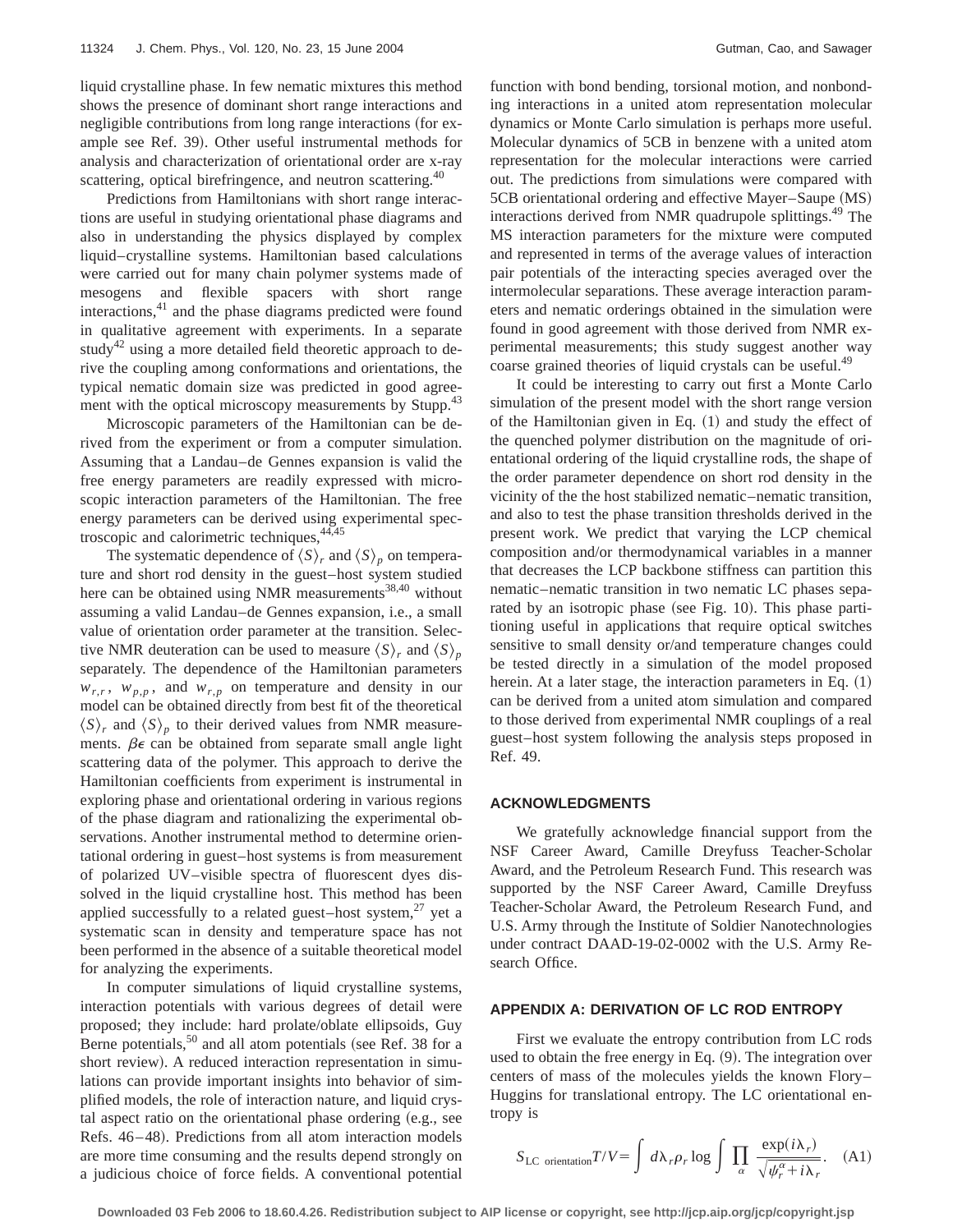Next we invoke cylindrical symmetry, i.e., the field  $\sigma_r$  and  $\psi_r$  components are either parallel or perpendicular to the director. With these symmetry considerations integrals over  $\lambda_r$  are performed. The result is

$$
\frac{S_{\text{LC}}T}{V} = \rho_r \log(\rho_r) - \rho_r \log(2 \pi^{1.5}) + \rho_r \psi_{l\perp}
$$

$$
- \rho_r \log \left( \pi^{1/2} \frac{\text{erfi}\left(\sqrt{\psi_{l\perp} - \psi_{l\parallel}}\right)}{\sqrt{\psi_{l\perp} - \psi_{l\parallel}}} \right) - \psi_{l\perp} \sigma_{l\perp}
$$

$$
- 2 \psi_{l\parallel} \sigma_{l\parallel}. \tag{A2}
$$

## **APPENDIX B: DERIVATION OF LCP FREE ENERGY CONTRIBUTIONS**

Let us now obtain the LCP contributions used in derivation of the free energy in Eq.  $(9)$ . We now shift part of the propagator that involves integration over polymer coordinates from Lagrangian to Hamiltonian form.<sup>35</sup> This transformation allows us to do integrals over coupled polymer conformations and orientations for the LCP matrix. *L* is chain length and subscripts denote principal axis components.  $\hat{\mathbf{p}}_{\alpha}$  and  $\hat{\mathbf{u}}_{\alpha}$  are the  $\alpha$  momentum and coordinate operators,  $\psi_{\alpha}$  is the principal axis representation of the fields  $\sqrt{-1}\psi^{ij}$ , while  $\lambda_p$  equals  $\sqrt{-1}$  times the auxiliary field that sets the magnitude of  $\mathbf{u}(n_i)$  to 1 for the LCP segments in Eq. (5). The free energy is now computed in the limit of long LCP chains. Entropic orientational and conformational averages in the free energy are carried out using creation/annihilation operators  $(a^+,a)$  based on the Hamiltonian

$$
H = \sum_{\alpha} \left( -\frac{1}{4A} \hat{\mathbf{p}}_{\alpha}^{2} + h_{\alpha} \hat{\mathbf{u}}_{\alpha}^{2} \right)
$$

with

$$
\hat{\mathbf{u}}_{\alpha} = \frac{a_{\alpha} + a_{\alpha}^{+}}{\sqrt{2m\omega_{\alpha}}}, \quad \hat{\mathbf{p}}_{\alpha} = (a_{\alpha} - a_{\alpha}^{+}) \frac{\sqrt{m\omega_{\alpha}}}{2},
$$

$$
m = 2A, \quad \omega_{\alpha} = \left(\frac{h_{\alpha}}{A}\right)^{1/2},
$$

and  $[a_{\alpha}, a_{\beta}^+] = \delta_{\alpha,\beta}$ .

Invoking global cylindrical symmetry, the total free energy per monomer in units of kT is

$$
F = \frac{\rho_p}{2} \sqrt{\frac{\psi_{p,\parallel} + 2\psi_{p,\perp} + \lambda_p}{\beta \epsilon}} - \rho_p \lambda_p - (\psi_{p\parallel} \sigma_{p\parallel} + 2\psi_{p\perp} \sigma_{p\perp}) + \frac{w_{p,p}}{2} ((\text{Tr}\,\sigma_p)^2 - \text{Tr}(\sigma_p : \sigma_p)) + w_{p,r} (\text{Tr}\,\sigma_p \text{Tr}\,\sigma_r)
$$

$$
-\text{Tr}(\sigma_p : \sigma_r)) + \frac{w_{r,r}}{2} ((\text{Tr}\,\sigma_r)^2 - \text{Tr}(\sigma_r : \sigma_r)) + \rho_r \log(\rho_r) - \rho_r \log(2\pi^{1.5}) + \rho_r \psi_{l\perp} - \rho_r \log\left(\pi^{1/2} \frac{\text{erfi}(\sqrt{\psi_{l\perp} - \psi_{l\parallel}})}{\sqrt{\psi_{l\perp} - \psi_{l\parallel}}}\right)
$$

$$
-\psi_{l\perp} \sigma_{l\perp} - 2\psi_{l\parallel} \sigma_{l\parallel}.
$$
(B1)

The Flory–Huggins translational entropy contribution to LCP free energy is absent in Eq.  $(B1)$  since the backbone chain conformations are quenched. The first four terms in Eq.  $(B1)$  are nonlinear contributions to entropy from orientational and conformational averaging over the LCP chains, the fifth term is the constraint on unit length of the stiff mesogen, and the last terms are contributions from orientational tensors to energy.

## **APPENDIX C: DERIVATION OF GUEST–HOST COUPLING TERM**

Next we calculate the guest–host coupling term  $Tr(\sigma_r : \sigma_p)$  and outline transformations required to derive the final form of these contributions to the free energy in Eq.  $(9)$ . Most generally,

$$
\operatorname{Tr}(\sigma_r : \sigma_p) = \operatorname{Tr} [T_\phi T_\phi^{-1} \sigma_r T_\phi T_\phi^{-1} T_\phi T_\phi^{-1} \sigma_p T_\phi T_\phi^{-1}],
$$
\n(C1)

where  $T_{\phi}$  is a transformation matrix from some arbitrary coordinate system to a new coordinate system in which  $\sigma_p$  is diagonal:  $T_{\phi}^{-1} \sigma_p T_{\phi} = \sigma_p^{h,q} \delta_{h,q}$ . Using this relation and the cyclic property of the trace yields

$$
\operatorname{Tr}(\sigma_r; \sigma_p) = \sum_{l, h, q} \sigma_r^{l, h} \sigma_p^{h, q} \delta_{h, q} \delta_{l, q} = \sum_l \sigma_r^{l, l} \sigma_p^{l, l}.
$$
 (C2)

Next we invoke another set of order parameters used in the Landau–de Gennes expansion

$$
\overline{Q}_r = \langle S \rangle_r (3 \underline{n} \underline{n} - \underline{l});
$$
  
\n
$$
\overline{Q}_p = \langle S \rangle_p (3 \underline{n} \underline{n} - \underline{l}).
$$
\n(C3)

The projection of *Q* onto a space  $|p\rangle|q\rangle$  is defined as:  $Q_r|r\rangle|q\rangle = \langle S\rangle_r$  (3*n*<sub>l</sub>n<sub>q</sub><sup>-</sup>  $\delta_{l,q}$ );  $Q_p|r\rangle|q\rangle = \langle S\rangle_p$  (3*m*<sub>l</sub>m<sub>q</sub>  $-\delta_{l,q}$ ). The relation between *Q* and the orientational tensor  $\sigma$  allows us to obtain a general relation among projection of directors of different species, the orientation order parameters, and the orientational tensor matrix

$$
\sigma_r^{l,q} = \frac{\rho_r}{3} (\delta_{l,q} + \langle S \rangle_r (3n_q n_l - \delta_{l,q}));
$$
\n
$$
\sigma_p^{h,q} = \frac{\rho_p}{3} (\delta_{h,q} + \langle S \rangle_p (3m_h m_q - \delta_{h,q})).
$$
\n(C4)

Let us now consider the principal axis representation of  $\sigma^p_{\perp}$ ,  $\sigma_{\parallel}^p$  and  $\sigma_{\perp}^p$ ,  $\sigma_{\parallel}^p$ :